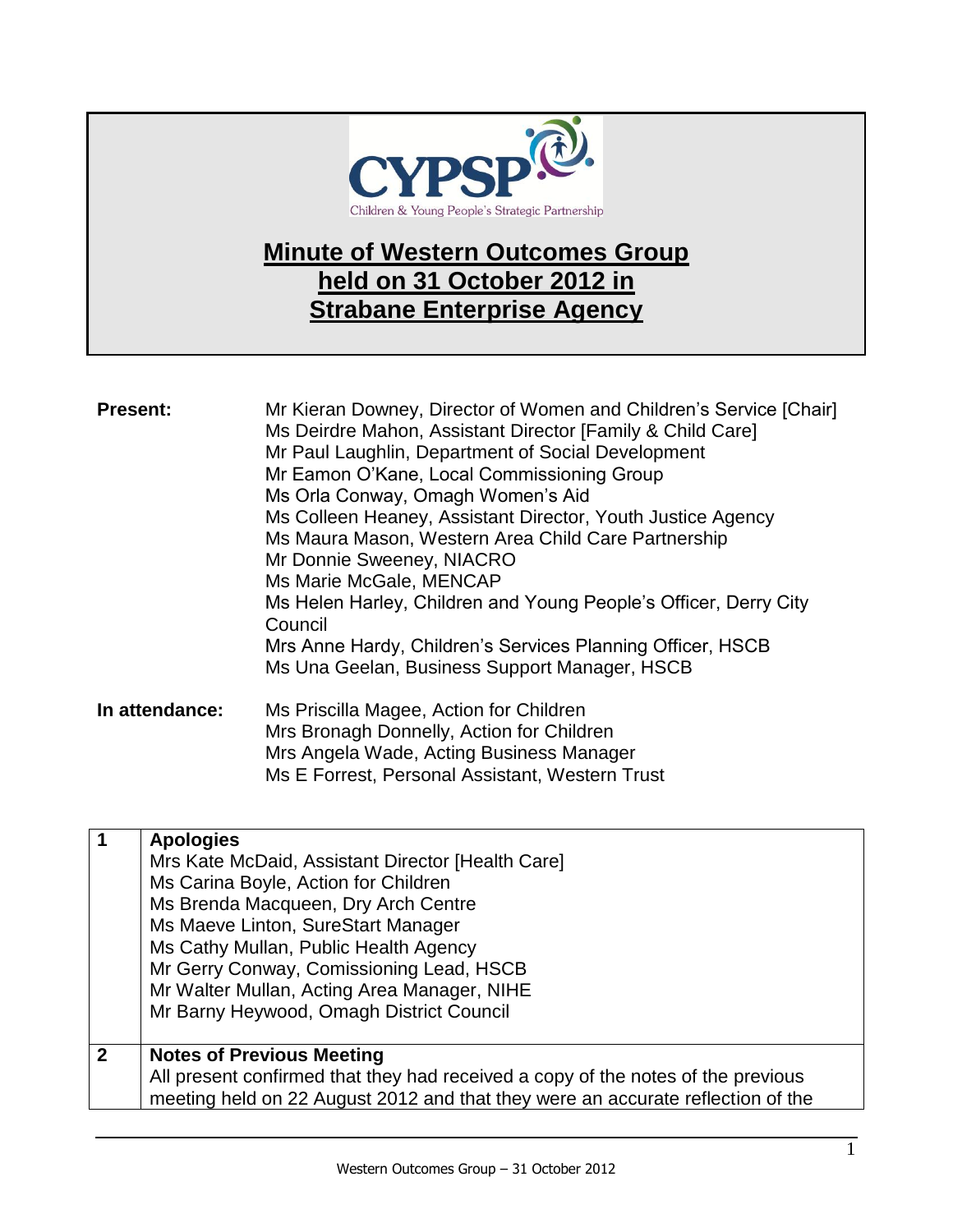|              | discussion that had taken place. Ms McGale requested that her name be included as<br>an apology.                                                                                                                                                                                                                                                                                                                                                                                                             |
|--------------|--------------------------------------------------------------------------------------------------------------------------------------------------------------------------------------------------------------------------------------------------------------------------------------------------------------------------------------------------------------------------------------------------------------------------------------------------------------------------------------------------------------|
| $\mathbf{3}$ | <b>Chairman's Business</b>                                                                                                                                                                                                                                                                                                                                                                                                                                                                                   |
|              | <b>Membership</b><br>Mr Downey said it was his first meeting as Chair of the Western Outcomes Group<br>following his appointment as Director of Women and Children's Services/Executive<br>Director of Social Work to the Western Health and Social Care Trust. He thanked<br>everyone for attending and said he hoped the group would continue to make<br>improvements in children's services.                                                                                                              |
|              | Mr Downey welcomed Ms Helen Harley, Children's and Young People's Officer,<br>Derry City Council, to her first meeting of the group. Ms Harley advised that she had<br>prepared a "Derry City Council Children and Young People's Action Plan 2012-2015"<br>which had recently been endorsed by the Council. She agreed to arrange for a copy<br>to be forwarded to members.                                                                                                                                 |
|              | Mrs Hardy advised that she had recently met with the NIHE and they are to advise of<br>future representation on the Outcomes Groups following restructuring within their<br>organisation.                                                                                                                                                                                                                                                                                                                    |
|              | <b>Frequency of Meetings</b><br>Following discussion, members agreed that meetings for next year should be<br>arranged on a bi-monthly basis and sequenced after CYPSP meetings. Mr Downey<br>agreed to issue a schedule of dates for 2013.                                                                                                                                                                                                                                                                  |
|              | <b>Early Intervention</b><br>Mr Downey noted receipt of the report "Early Intervention Strategic Scan Summary"<br>from the CYPSP. Mrs Hardy advised that she would check to see if this document<br>had been finalised before it was circulated to members. It was agreed to bring this<br>matter back to the next meeting for further discussion.                                                                                                                                                           |
|              | <b>Funding Support for Health Related Projects</b><br>Mr Downey apprised members of a press release issued by the Health Minister,<br>Edwin Poots, on 10 October 2012, confirming a funding announcement from the First<br>and Deputy First Ministers to support health related projects. The funding would go<br>towards the establishment of Parenting Programmes which provide support to new<br>parents and 20 new children's Nurture Units.                                                             |
|              | Mr Laughlin advised that the Department of Education were to take the lead on the<br>development of Nurture Units. Ms Mahon agreed that it would be helpful to have a<br>discussion on the Nuture Units to learn more information on the age groups they<br>were aimed at and their objectives. Members noted that funding allocations were not<br>being processed via the Outcomes Groups, which was the agreed mechanism for<br>ensuring effective outcomes for children and young people in the province. |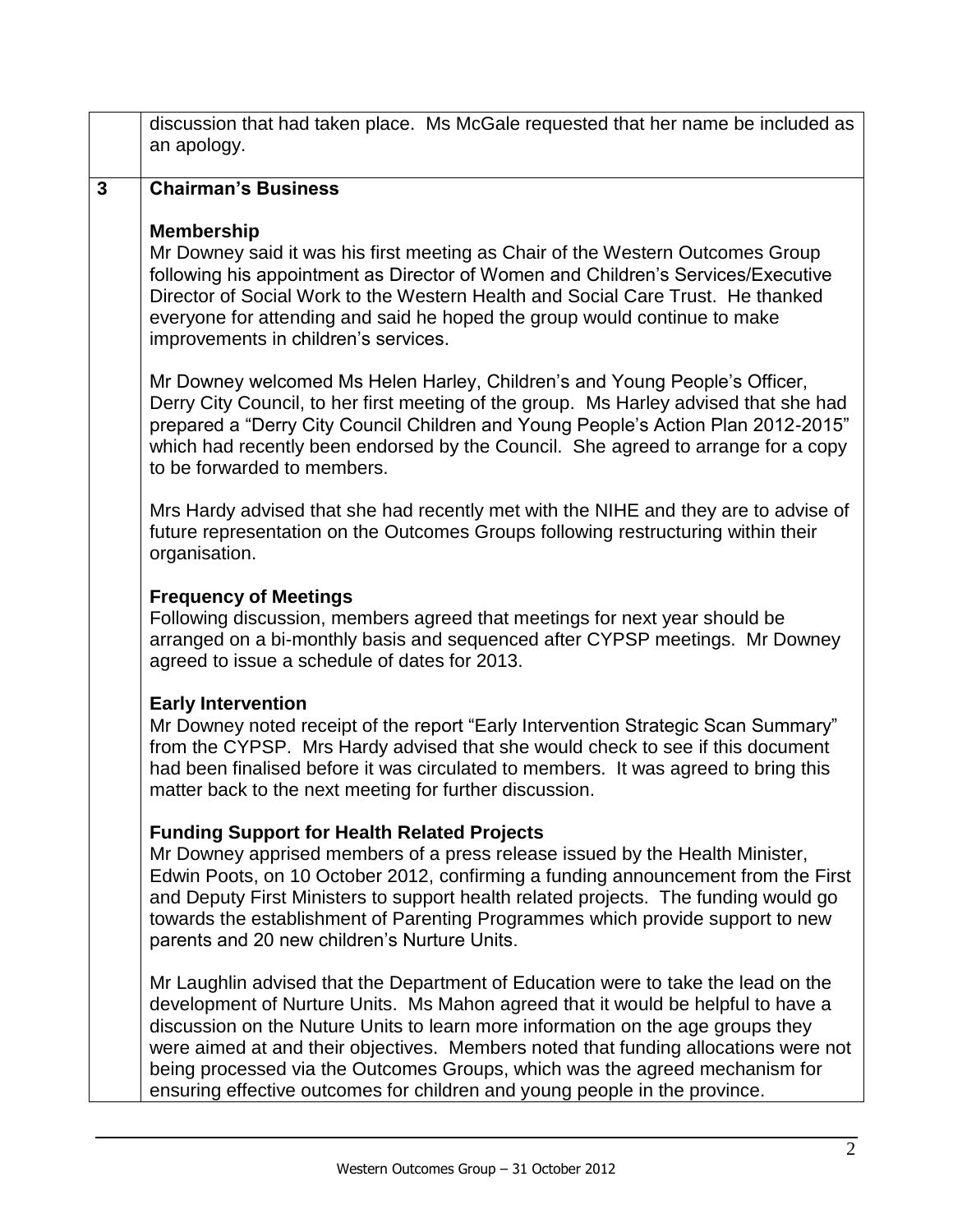|                         | Mr Downey agreed to raise this issue at the next meeting of the chairs of the<br><b>Outcomes Groups.</b>                                                                                                                                                                                                                                                                                                                                                                                                                                                                                                                                                                                                                                                      |
|-------------------------|---------------------------------------------------------------------------------------------------------------------------------------------------------------------------------------------------------------------------------------------------------------------------------------------------------------------------------------------------------------------------------------------------------------------------------------------------------------------------------------------------------------------------------------------------------------------------------------------------------------------------------------------------------------------------------------------------------------------------------------------------------------|
|                         | Ms Mahon suggested that it would be useful to have a link worker who could inform<br>community groups of funding processes and to support them in making their<br>applications. Ms Mason said it would be helpful if a flowchart was prepared for<br>community and voluntary groups which detailed the application and financial<br>processes.                                                                                                                                                                                                                                                                                                                                                                                                                |
|                         | <b>Outcome Monitoring Report with Trends 2005-2011</b><br>Mr Downey advised that the Outcome Monitoring Report with Trends 2005-2011 was<br>available on the CYPSP website and was an excellent resource.                                                                                                                                                                                                                                                                                                                                                                                                                                                                                                                                                     |
|                         | Ms Mahon expressed concern at the possible mis-interpretation of percentage rates<br>for re-registration rates, due to the Western Trust having the lowest number of<br>children on the Child Protection Register. Mrs Hardy agreed to speak with<br>Mrs Maxwell, Children's Services Planning Information Manager, regarding including<br>an explanatory note with these statistics.                                                                                                                                                                                                                                                                                                                                                                         |
|                         | <b>Infant Mental Health</b><br>Mr Downey shared with members six posters which had been designed on the six<br>key themes on Infant Mental Health. He advised that the posters were due to be<br>launched within the Trust and would be widely distributed and further details would<br>be available on the Trust's website. Mr Downey advised that a book was currently<br>being printed to coincide with the 2013 Year of City and Culture and would be given<br>to every newborn baby in Derry next year. Mr Laughlin suggested that the book be<br>shared with Mr Kerr at the Verbal Arts Centre for their reading rooms. Ms Heaney<br>advised that she knew of a local author who may be interested in being involved with<br>events to launch the book. |
| $\overline{\mathbf{4}}$ | Presentation Strengthening Families Programme - Proven Outcomes for<br><b>Families and and Model for Joint Commissioning</b><br>Mr Downey welcomed Ms Catriona Mullan, Project Manager, Time IVA Change<br>Border Region Alcohol Project, CAWT, to the meeting.                                                                                                                                                                                                                                                                                                                                                                                                                                                                                               |
|                         | Ms Mullan delivered a presentation on the "Strengthening Families Programme" and<br>advised that it was a family skills programme for families at Tier 2 and was designed<br>to increase family resilience with the focus on communication and parent-child<br>bonding. She advised that the interagency programme fitted around existing<br>structures, with a core governance and quality assurance structure provided by the<br>Western Trust. She advised that it was a fourteen week group work for families and<br>referrals were made by any agency supporting a child or their family.                                                                                                                                                                |
|                         | Ms Mullan reported the following family change objectives of the programme:-<br>Increase positive parent/child relationship or family cohesion.<br>Reduce family conflict.                                                                                                                                                                                                                                                                                                                                                                                                                                                                                                                                                                                    |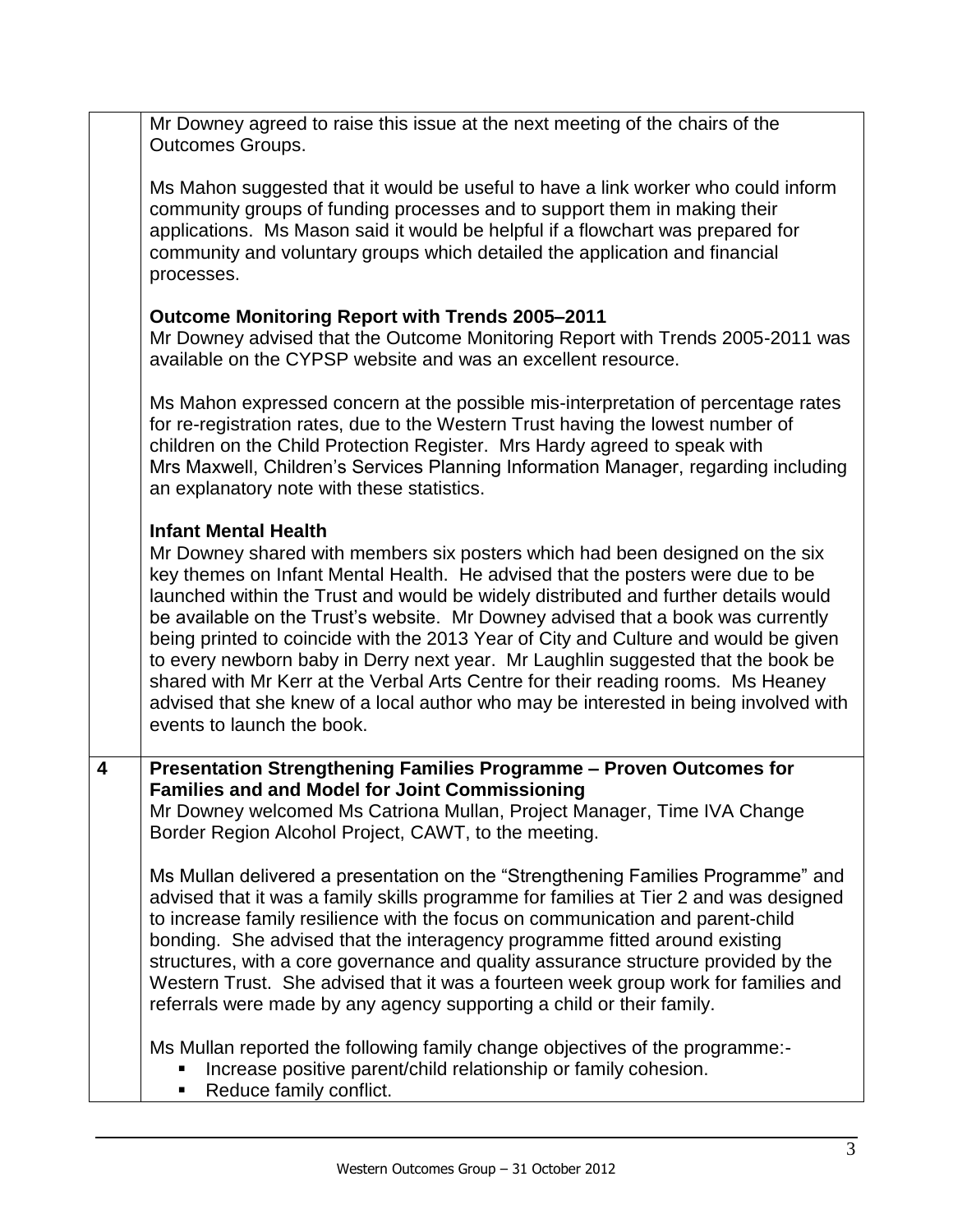|                 | Increase family organisation and order.                                                                                                                                                                                                                                                                                                                                                                                                                                                                                                                                                                                                                                                           |
|-----------------|---------------------------------------------------------------------------------------------------------------------------------------------------------------------------------------------------------------------------------------------------------------------------------------------------------------------------------------------------------------------------------------------------------------------------------------------------------------------------------------------------------------------------------------------------------------------------------------------------------------------------------------------------------------------------------------------------|
|                 | Increase family communication skills.<br>п                                                                                                                                                                                                                                                                                                                                                                                                                                                                                                                                                                                                                                                        |
|                 | Increase overall family strengths and resilience.<br>٠                                                                                                                                                                                                                                                                                                                                                                                                                                                                                                                                                                                                                                            |
|                 | She advised that 49 families [138 people] had participated in SFP to date and<br>summarised the outcomes. Ms Mullan detailed the following key factors which had<br>secured the outcomes:-<br>Appropriate and informed referrals [Family Support Hubs].<br>Interagency model - cross disciplinary skills base of facilitator team [Social]<br>Workers, CPN, Youth Workers, Teachers, Police Officers].<br>Facilitators are experienced staff from agencies connected to the clients.<br>п<br>Group work with peers within the family programme.<br>п<br>Facilitators and referral agents who care about the outcomes for families.<br>ш<br>Incremental financial support from a range of sources. |
|                 | Ms Mullan advised that it cost £58,000 for the annual cost of SFP delivery<br>[Co-ordination and programme costs] x 3 family cohorts in an area over 14 weeks,<br>but advised that the Co-ordinator's post was currently only funded until March 2013.                                                                                                                                                                                                                                                                                                                                                                                                                                            |
|                 | Ms Mullan advised that training days for referral agencies and facilitators were<br>planned for 22 & 23 November 2012 in Omagh and Fermanagh if organisations<br>wished to avail of places.                                                                                                                                                                                                                                                                                                                                                                                                                                                                                                       |
|                 | Mr Downey thanked Ms Mullan for her informative presentation, and a copy was<br>distributed to members.                                                                                                                                                                                                                                                                                                                                                                                                                                                                                                                                                                                           |
| $5\phantom{.0}$ | <b>Matters Arising</b>                                                                                                                                                                                                                                                                                                                                                                                                                                                                                                                                                                                                                                                                            |
|                 | <b>Children's Emotional Health and Wellbeing Strategy</b><br>Mr Downey advised that the Children's Emotional Health and Wellbeing Strategy was<br>launched on 1 October 2012. He advised that Ms Mahon would Chair the Project<br>Board and that the Infant Mental Health Strategy would now become a sub set of the<br>Children's Emotional Health and Wellbeing Strategy. Mr Downey agreed to forward<br>members a copy of the strategy and said he would seek the group's endorsement at<br>the next meeting on 11 December 2012.                                                                                                                                                              |
|                 | <b>Update for Locality Planning Groups</b><br>Mrs Magee distributed an update report for Locality Planning Groups for<br>October 2012 and detailed for members the next stages of their planned work.                                                                                                                                                                                                                                                                                                                                                                                                                                                                                             |
|                 | Mrs Hardy advised that it was important for members to be briefed on the work of the<br>Locality Plannings Groups as they had first hand knowledge from local groups where<br>perceived need was greatest.                                                                                                                                                                                                                                                                                                                                                                                                                                                                                        |
|                 |                                                                                                                                                                                                                                                                                                                                                                                                                                                                                                                                                                                                                                                                                                   |
| 6               | <b>Feedback from Outcomes Chairs and Regional Sub Group Chair Meetings</b><br>Mrs Hardy advised that at the joint meeting on 28 September 2012 members had                                                                                                                                                                                                                                                                                                                                                                                                                                                                                                                                        |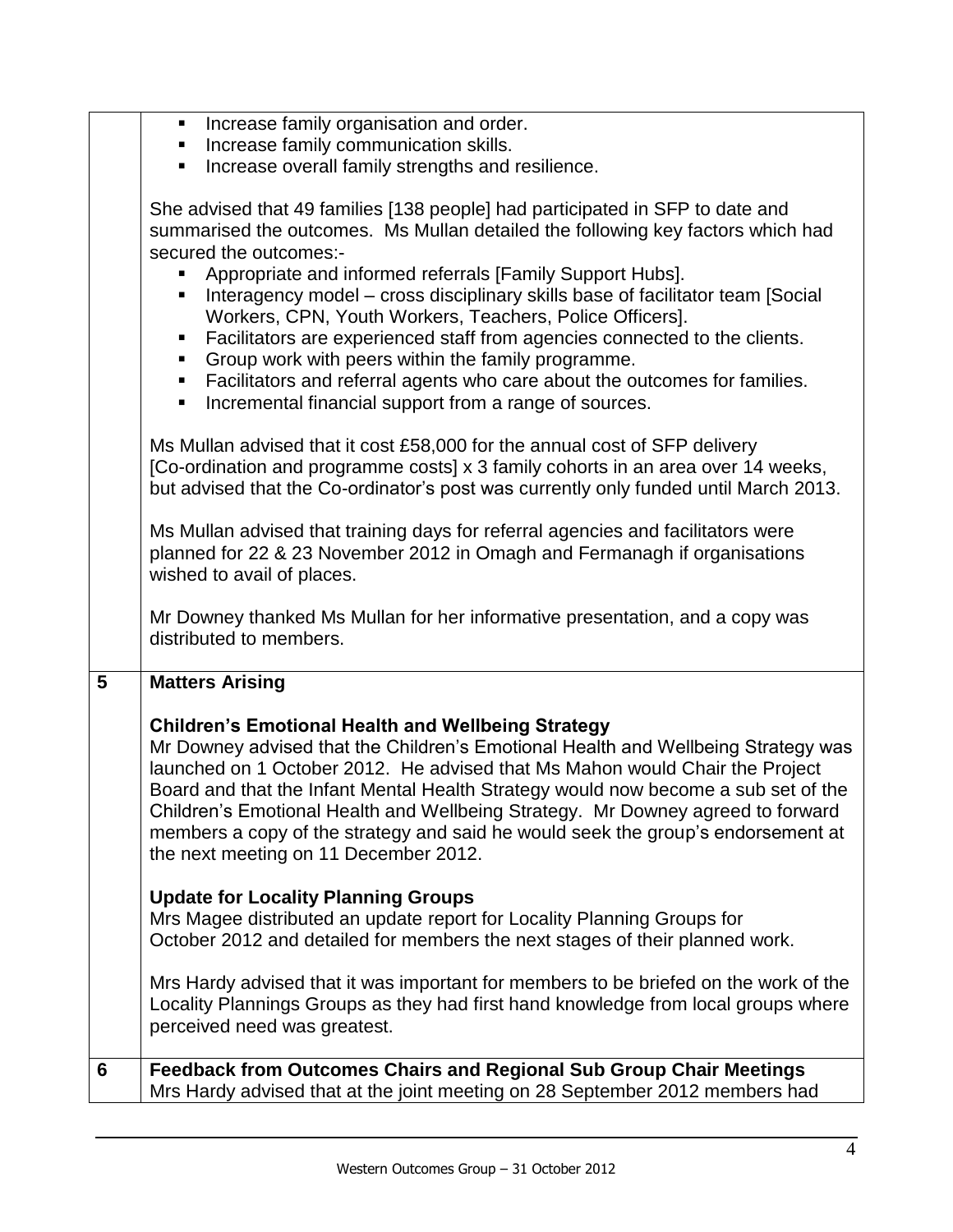|                | looked at priority areas for all the outcomes groups and sub groups. The following<br>three priority areas had been identified:-<br>Support for parents, children and young people to attend and fully participate<br>in school or alternative education, including in transition years, removing<br>barriers to learning.<br>Early intervention for young people at risk of offending and support for<br>adolescents.<br>Mental health and emotional wellbeing.<br>Mr Downey advised that he had attended this meeting.                                                                                                                                                                                                                                                                                                                                                                                                                                                                                                          |
|----------------|-----------------------------------------------------------------------------------------------------------------------------------------------------------------------------------------------------------------------------------------------------------------------------------------------------------------------------------------------------------------------------------------------------------------------------------------------------------------------------------------------------------------------------------------------------------------------------------------------------------------------------------------------------------------------------------------------------------------------------------------------------------------------------------------------------------------------------------------------------------------------------------------------------------------------------------------------------------------------------------------------------------------------------------|
| $\overline{7}$ | <b>Feedback from CYPSP</b><br>Mrs Hardy advised that the CYPSP were planning to organise a regional stakeholder<br>event in Stormont to promote the work of the partnership and agreed to advise<br>members of the confirmed date. She said that it was the plan that local events would<br>also be organised and agreed to check what other Outcomes Groups were planning.<br>Following discussion, members felt that local events should be planned after the<br>regional event and possibly led by the Locality Planning Groups.                                                                                                                                                                                                                                                                                                                                                                                                                                                                                               |
| 8              | <b>Development Day</b><br>Mr Downey reported that Mr Eamon McTernan had expressed his willingness to<br>facilitate on the development day. Mr Downey said it was important to proceed with<br>the development day to ensure effective working partnerships and to take forward the<br>future work of the group. Following discussion, members felt that the development<br>day was timely due new members recently joining the group and to allow for an<br>opportunity to discuss roles and responsibilities within the group. Members agreed<br>that due to diary commitments, it would be best to plan this event for late<br>January 2013. It was also agreed that an invitation would be extended to the<br>Western Parents Reference Group. Mr Downey agreed to take this forward in liaison<br>with Mr McTernan.                                                                                                                                                                                                           |
| 9              | Commissioning Process 2012/13 and 2013/14<br>Mr Downey noted that the Western Outcomes Group had £100,000 funding in year<br>which organisations had to spend before 31 March 2013. He advised that a closed<br>call to organisations who currently had a contract with the Trust, HSCB, or the Public<br>Health Agency, was due to close on 2 November 2012. It was agreed that a<br>selection panel [Kate McDaid, Una Geelan, Cathy Mullan, Gerry Conway], would<br>meet to agree allocations for this year. Priority areas for funding were as follows:-<br>Speech and language and communication for children aged 0-4 in non<br>Surestart areas promoting school readiness to learning.<br>Targeted support for families with children aged 5-8 living in communities<br>where families are affected by isolation enabling a positive approach for<br>parents in relationship building, managing behavior and building resilience.<br>Youth mentoring/family support building resilience among young people aged<br>$10-18.$ |